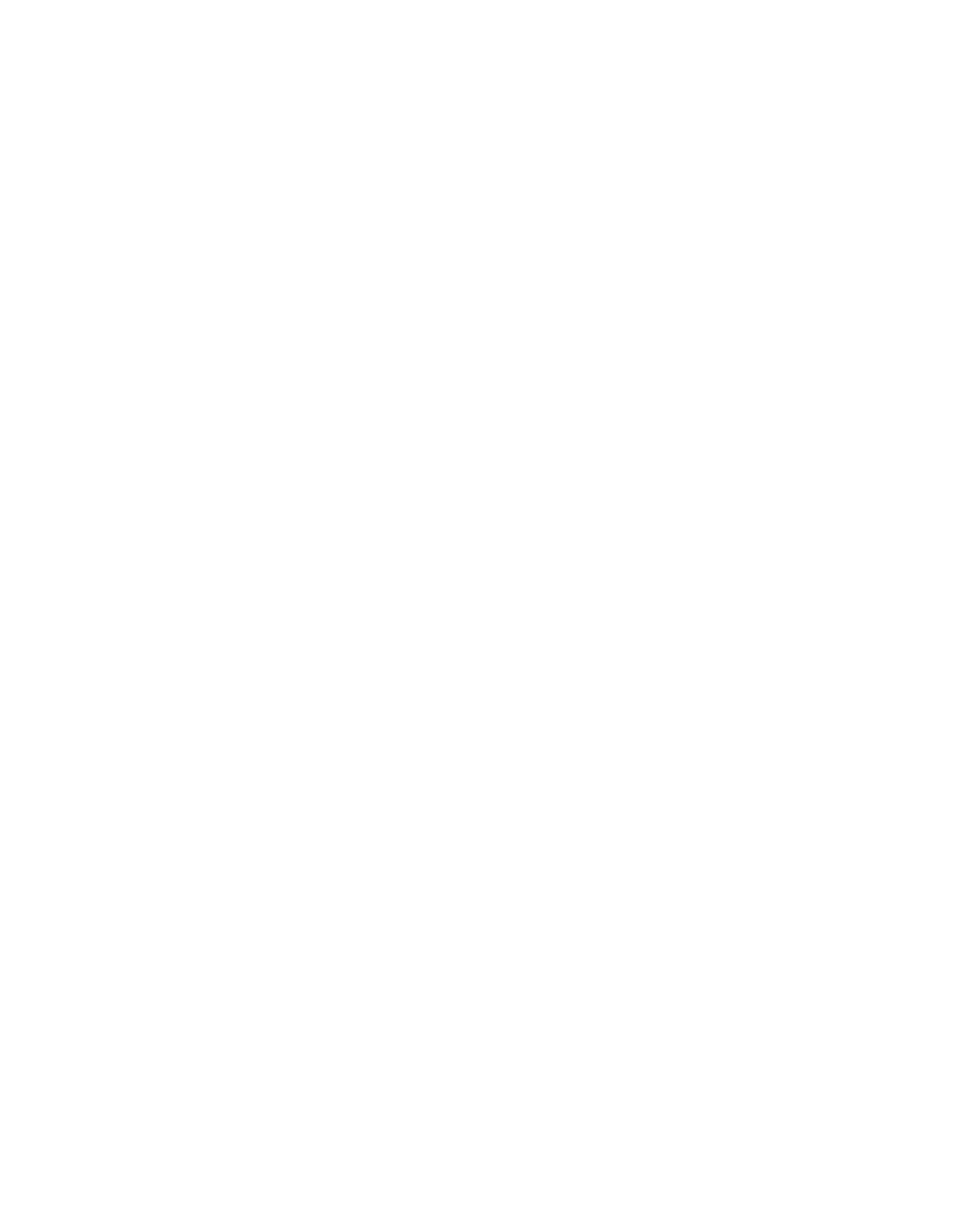## **"ISTD" Hastings Indoor/Outdoor Indirect Gas Fired Duct Furnace**

The Hastings 80% efficient "ISTD" series indirect gas fired duct furnace provides solutions for either indoor and outdoor applications and is design certified by E.T.L. Testing Laboratories.

The Hastings "ISTD" indirect gas fired duct furnace high efficiency tubular design heat exchanger has a wide range of MBH inputs from 100 MBH to 1200 MBH with an output efficiency rating of 80% with selected airflows required to meet selected application. Hastings "ISTD" duct furnace design will have turn down capabilities of 4:1 up to 12:1 based on project specifications.



The "ISTD" high efficiency tubular heat exchanger is constructed of a heavy duty 409 stainless steel which is a low carbon steel containing 12% chromium and a lesser amount of high grade nickel alloy that offers greater corrosion resistance.

The gas/air mix burners are designed and produced to provide positive flame control through all ranges of burner operation, whether it is on-off, two stage, or full modulation.

 Single bank furnace "A" models are available from 100 MBH input to 400 MBH input, Double bank "B" models are available from 200 MBH input to 800 MBH input and the Triple bank "C" model is available with 1200 MBH input.

All "ISTD" duct furnaces can be located downstream of a cooling coil and are E.T.L. certified for this application.

All "ISTD" duct furnaces must be installed downstream of blower on the positive side of the fan to maintain E.T.L. certification.

## **Standard Equipment**

### **Cabinet:**

gauge thickness with enamel exterior finish.

#### **Heating Section:**

Type 409 stainless steel tubular heat exchanger

Burners are 18 gauge aluminized steel. Pilot is "DSI" direct spark ignition as standard for natural gas and propane.

#### **Venting System:**

Power vented "ISTD" indoor and outdoor models feature is a balanced tubular flue design with an integral power venter operating to draw combustion air evenly across the burner while venting the products of combustion at the same time.

Indoor ISTD models feature 1 exhaust vent **Certification:** E.T.L. connection per duct furnace with 2 piece door construction.

Aluminized steel weatherproof construction of 18 feature 1 exhaust vent connection and 1 Indoor ISTD separated combustion models combustion air inlet connection per duct furnace with 2 piece door con-struction.

#### **Gas and Electrical Components**

Combination Redundant Gas Valve with "DSI" direct spark ignition, high limit control, 115/24 volt control transformer.

#### **Electrical System:**

115 volt primary with 24 volt control circuit.

#### **Gas System:**

For inlet gas pressure of 6" to 14" w.c. natural gas, or 11" to 14" w.c. propane.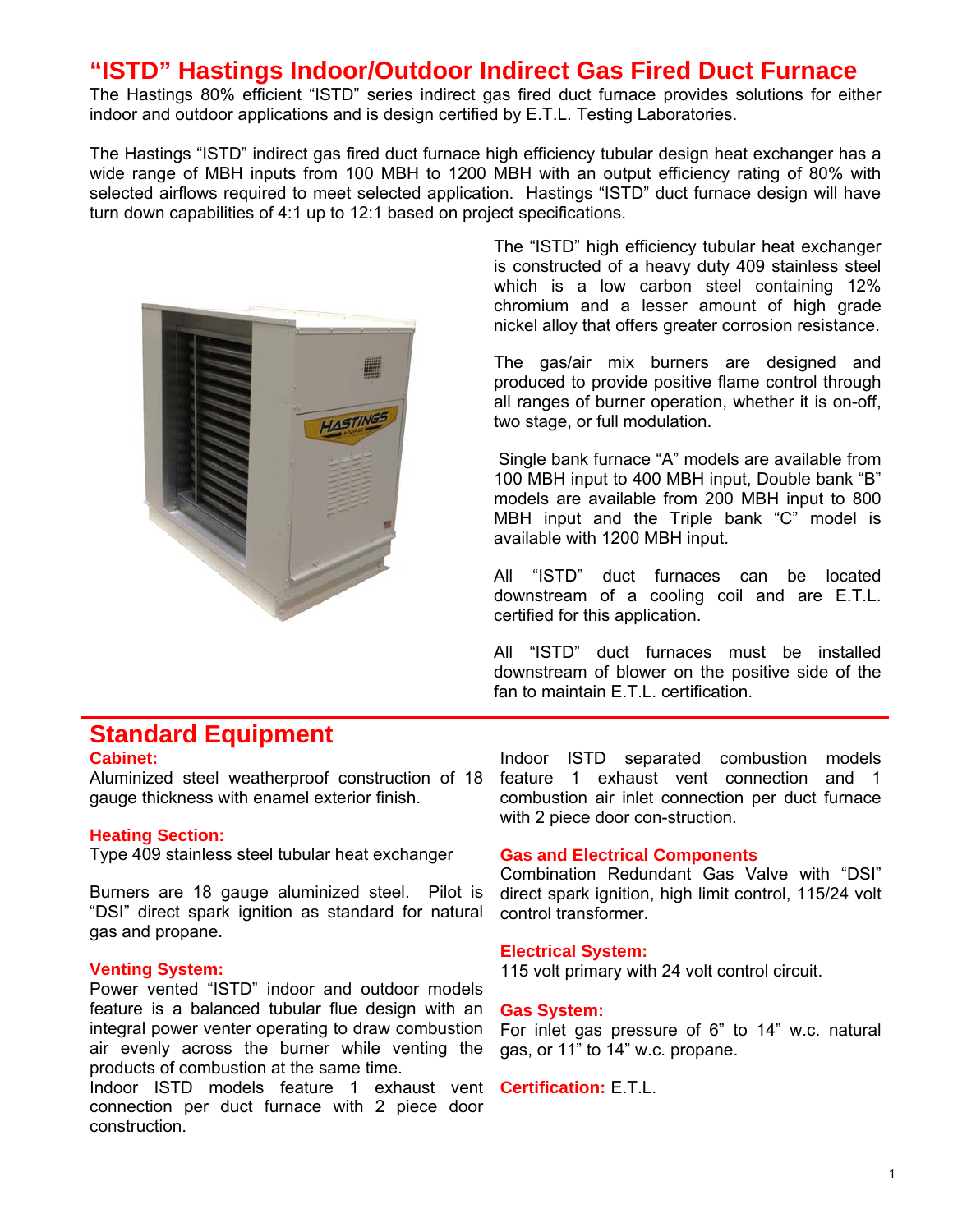### **Optional Items:**

#### **High fuel pressure regulators:**

- a. 1/2 lb. to 5 lb. line pressure.
- b. 6 lb. to 40 lb. line pressure (specify gas pres sure).

**Two-stage gas valve** – Provides both 100% and 50% gas input to yield two firing levels. Should be used with two stage thermostat (Natural gas only).

**Separated combustion** – For applications requiring outside air for combustion, and requires both an exhaust air and combustion air flues

**"Selectra" Modulation Systems** – Provides burner modulation down to 25% of full rate input.

**MS-1:** For applications requiring only make-up air. Maxitrol solid state electronic modulated system pro-vides constant leaving air temperature. Wall mounted temperature Selectra Dial permits adjustment of discharge air temperature from convenient location.

**MS-2:** For space heating only applications. Maxitrol solid state electronic modulating system provides continuous blower operation and extremely close control of space temperature, by a wall mounted "Selectrastat". Sensitive to 110° F.

**MS-3:** For make-up air and space heating applications. Same as MS-1, but with two-position over-riding room thermostat for space heating as well as make-up air.

**MS-5:** For interface to modulation and input signal, 20-4 MA or 0-10 VDC.

### **Selection Procedure**

- 1. Determine required model size from performance tables using desired Btuh output. With desired temperature rise, read pressure drop and corresponding airflow.
- 2. Specify the type of fuel, and any optional items or accessories.

### **MODEL DESIGNATION**

| <b>ISTD</b> | XXX                                                         |                                                                             |                                                           |
|-------------|-------------------------------------------------------------|-----------------------------------------------------------------------------|-----------------------------------------------------------|
| Model       | <b>MBH</b> Input<br>From<br>Performance<br>tables on page 3 | I – Indoor<br>IS-Indoor/Separated<br><b>Combustion Air</b><br>$O - Outdoor$ | $A -$ Single Bank<br>B - Double Bank<br>$C -$ Triple Bank |

**Example:** Select rooftop duct furnace for required Btuh output with 40˚ F temperature rise. Application is space heating with inlet temperature of 60˚ F in non-corrosive environment. Fuel is natural gas.

#### **Selection:**

- 1. From Table 1, model size no. 400 is chosen with 320,000 Btuh output. For 40˚ F rise, pressure  $drop = 0.12"$  W.C. and airflow = 7404 SCFM.
- 2. ISTD-400 model is picked.

#### **Selection is thus complete:**

ISTD-400 with 409 stainless steel tubular heat exchanger for natural gas firing. Unit develops 320,000 Btuh output at 0.12" w.c. pressure drop with 40˚ F rise and 7,404 SCFM.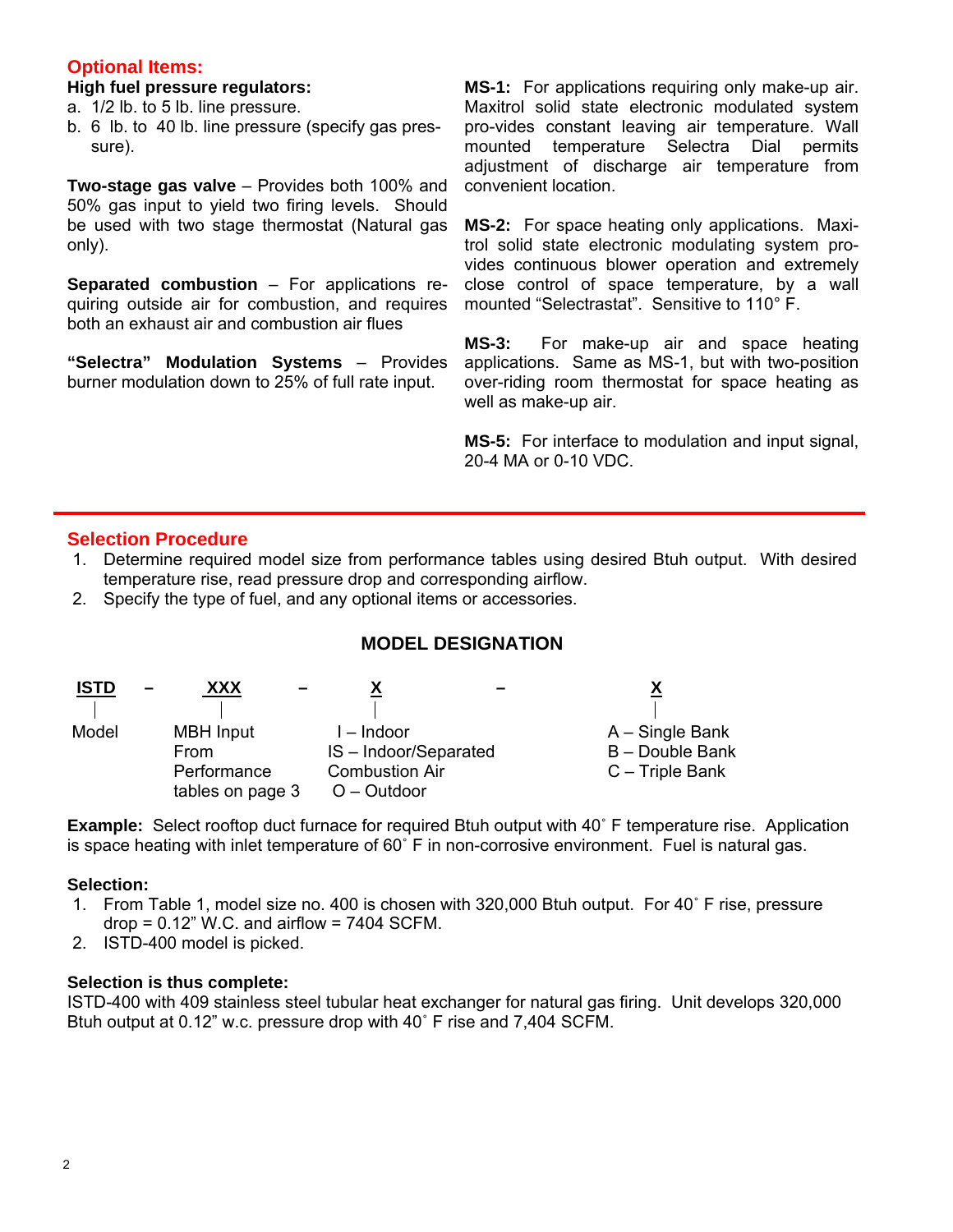| TABLE 1 – PERFORMANCE FOR SINGLE "A" BANK FURNACE MODELS |                            |                       |                                     |                       |              |            |            |      |      |  |  |
|----------------------------------------------------------|----------------------------|-----------------------|-------------------------------------|-----------------------|--------------|------------|------------|------|------|--|--|
|                                                          | Air Temp. Rise (F°)*       | $40^{\circ}$          | $50^\circ$                          | $60^\circ$            | $70^{\circ}$ | $80^\circ$ | $90^\circ$ |      |      |  |  |
| <b>ISTD</b><br>Model No.                                 | <b>MBH</b><br><b>Input</b> | <b>Btuh</b><br>Output | <b>Shipping</b><br>Weight<br>(Lbs.) | <b>Airflow (SCFM)</b> |              |            |            |      |      |  |  |
| 100A                                                     | 100                        | 80                    | 390                                 | 1850                  | 1480         | 1234       | 1057       | 925  | 823  |  |  |
| 150A                                                     | 150                        | 120                   | 413                                 | 2777                  | 2221         | 1850       | 1586       | 1388 | 1234 |  |  |
| 200A                                                     | 200                        | 160                   | 428                                 | 3702                  | 2961         | 2468       | 2115       | 1850 | 1645 |  |  |
| 250A                                                     | 250                        | 200                   | 484                                 | 4628                  | 3702         | 3085       | 2644       | 2313 | 2057 |  |  |
| 300A                                                     | 300                        | 240                   | 501                                 | 5553                  | 443          | 3702       | 3173       | 2777 | 2468 |  |  |
| 350A                                                     | 354                        | 280                   | 501                                 | 6479                  | 5183         | 4629       | 3702       | 3235 | 2879 |  |  |
| 400A                                                     | 400                        | 320                   | 520                                 | 7404                  | 5923         | 4936       | 4230       | 3702 | 3291 |  |  |

## **TABLE 1 – PERFORMANCE FOR SINGLE "A" BANK FURNACE MODELS**

### **TABLE 2 – PERFORMANCE FOR DOUBLE "B" BANK FURNACE MODELS**

| Air Temp. Rise (F°)*     |                            |                       |                                     | $60^\circ$            | $70^\circ$ | $80^\circ$ | $90^\circ$ | $100^\circ$ | $110^\circ$ | $120^\circ$ |
|--------------------------|----------------------------|-----------------------|-------------------------------------|-----------------------|------------|------------|------------|-------------|-------------|-------------|
| <b>ISTD</b><br>Model No. | <b>MBH</b><br><b>Input</b> | <b>Btuh</b><br>Output | <b>Shipping</b><br>Weight<br>(Lbs.) | <b>Airflow (SCFM)</b> |            |            |            |             |             |             |
| 200B                     | 200                        | 160                   | 780                                 | 2468                  | 2115       | 1850       | 1645       | 1480        | 1346        | 1234        |
| 300B                     | 300                        | 240                   | 826                                 | 3702                  | 3173       | 2777       | 2468       | 2221        | 2019        | 1851        |
| 400B                     | 400                        | 320                   | 856                                 | 4936                  | 4230       | 3702       | 3291       | 2962        | 2692        | 2468        |
| 500B                     | 500                        | 400                   | 968                                 | 6170                  | 5288       | 4626       | 4114       | 3702        | 3366        | 3085        |
| 600B                     | 600                        | 480                   | 1002                                | 7404                  | 6346       | 5554       | 4936       | 4443        | 4039        | 3702        |
| 700B                     | 700                        | 560                   | 1002                                | 9258                  | 7404       | 6478       | 5758       | 5183        | 4712        | 4319        |
| 800B                     | 800                        | 640                   | 1040                                | 9872                  | 8460       | 7404       | 6582       | 5923        | 5385        | 4936        |

## **TABLE 3 – PERFORMANCE FOR TRIPLE "C" BANK FURNACE MODELS**

|                          | Air Temp. Rise (F°)* |                       |                                     | $90^\circ$ | $100^\circ$           | $130^\circ$ |  |
|--------------------------|----------------------|-----------------------|-------------------------------------|------------|-----------------------|-------------|--|
| <b>ISTD</b><br>Model No. | <b>MBH</b><br>Input  | <b>Btuh</b><br>Output | <b>Shipping</b><br>Weight<br>(Lbs.) |            | <b>Airflow (SCFM)</b> |             |  |
| 1200C                    | 1200                 | 960                   | 1560                                | 9872       | 8077                  | 6835        |  |

NOTE: For models 200B, 300B, 400B, 500B, 600B, 700B, 800Band 1200C, E.T.L. approved design certification applies to individual duct furnaces only.

## **TABLE 4 – FURNACE PRESSURE DROP**

| <b>CFM</b> | <b>Furnace Size</b> |                |                |                |                |                |                |  |  |  |  |  |
|------------|---------------------|----------------|----------------|----------------|----------------|----------------|----------------|--|--|--|--|--|
|            | <b>IST-100</b>      | <b>IST-150</b> | <b>IST-200</b> | <b>IST-250</b> | <b>IST-300</b> | <b>IST-350</b> | <b>IST-400</b> |  |  |  |  |  |
| 1000       | 0.05                | 0.04           | 0.04           |                |                |                |                |  |  |  |  |  |
| 2000       | 0.06                | 0.05           | 0.04           | 0.04           | 0.03           | 0.03           |                |  |  |  |  |  |
| 3000       | 0.06                | 0.06           | 0.05           | 0.04           | 0.04           | 0.04           | 0.03           |  |  |  |  |  |
| 4000       |                     | 0.08           | 0.07           | 0.06           | 0.05           | 0.05           | 0.04           |  |  |  |  |  |
| 5000       |                     |                | 0.08           | 0.07           | 0.07           | 0.07           | 0.07           |  |  |  |  |  |
| 6000       |                     |                |                | 0.08           | 0.08           | 0.08           | 0.07           |  |  |  |  |  |
| 7500       |                     |                |                |                | 0.13           | 0.13           | 0.12           |  |  |  |  |  |
| 10000      |                     |                |                |                |                |                | 0.25           |  |  |  |  |  |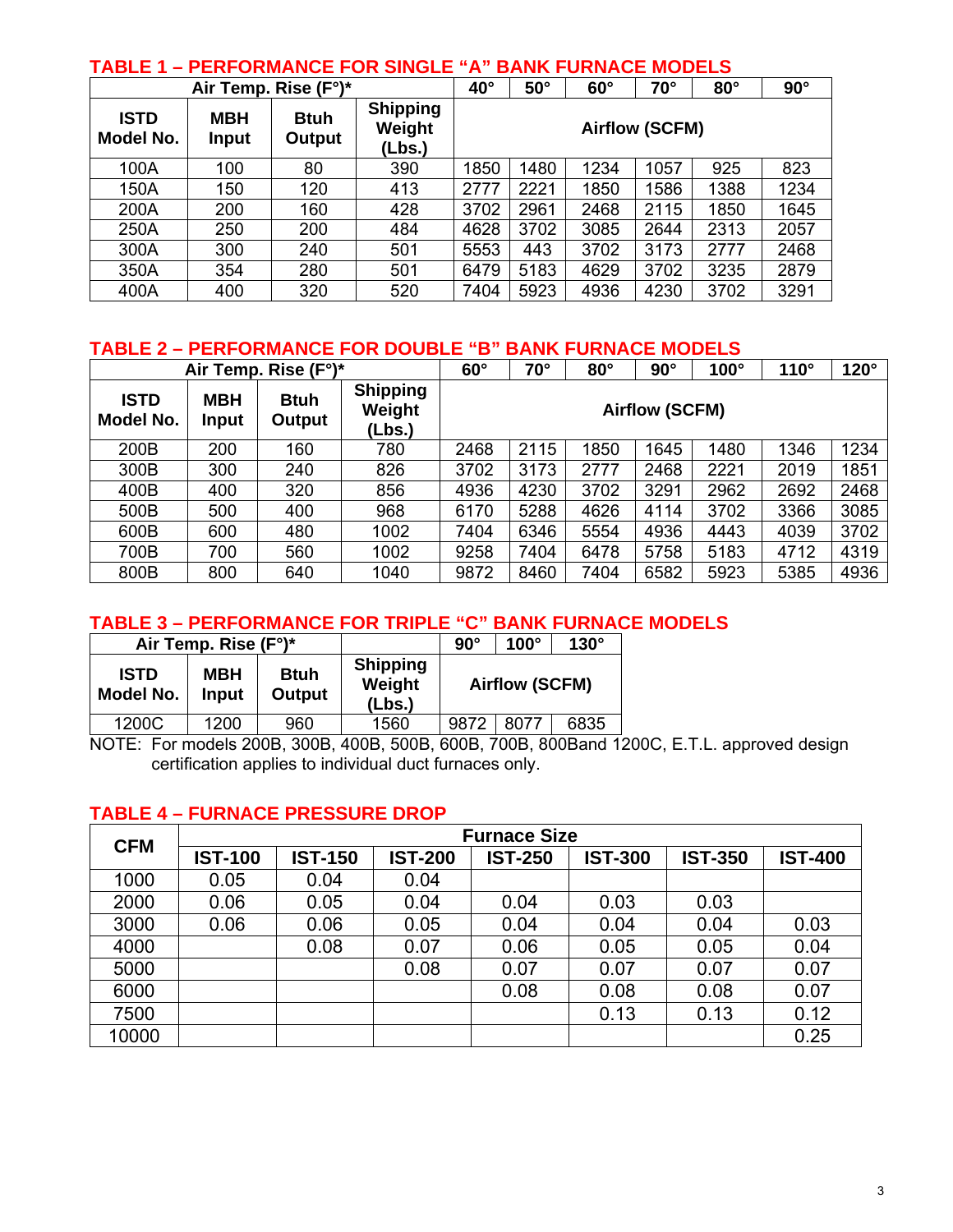# **Dimensions**



|             |    | <b>ISTD Single "A" Arrangement</b> |      |     |     |   |     |      |    |  |  |  |
|-------------|----|------------------------------------|------|-----|-----|---|-----|------|----|--|--|--|
|             | A  | B                                  | С    | D   | Е   | F | G   | н    |    |  |  |  |
| <b>100A</b> | 52 | 10.8                               | 31.9 | 9.2 | 1.1 | 4 | 5.6 | 34.4 | 29 |  |  |  |
| <b>150A</b> | 52 | 10.8                               | 31.9 | 9.2 | 1.1 | 4 | 5.6 | 34.4 | 29 |  |  |  |
| 200A        | 52 | 10.8                               | 31.9 | 9.2 | 1.1 | 4 | 5.6 | 34.4 | 29 |  |  |  |
| <b>250A</b> | 52 | 10.8                               | 31.9 | 9.2 | 1.1 | 4 | 5.6 | 44.4 | 29 |  |  |  |
| 300A        | 52 | 10.8                               | 31.9 | 9.2 | 1.1 | 4 | 5.6 | 44.4 | 29 |  |  |  |
| 350A        | 52 | 10.8                               | 31.9 | 9.2 | 1.1 | 4 | 5.6 | 44.4 | 29 |  |  |  |
| 400A        | 52 | 10.8                               | 31.9 | 9.2 | 1.1 | 4 | 5.6 | 44.4 | 29 |  |  |  |

 NOTE: All dimensions in inches. Check installation manual for recommended clearances. \*Indoor Separated Combustion model will have (1) venter outlet and (1) combustion air inlet per duct furnace.

|             |    | <b>ISTD Double "B" Arrangement</b> |      |     |     |  |     |      |    |  |  |  |
|-------------|----|------------------------------------|------|-----|-----|--|-----|------|----|--|--|--|
|             | A  | В                                  | C    | D   | Е   |  | G   | н    |    |  |  |  |
| 200B        | 52 | 10.8                               | 31.9 | 9.2 | 1.1 |  | 5.6 | 34.4 | 58 |  |  |  |
| 300B        | 52 | 10.8                               | 31.9 | 9.2 | 1.1 |  | 5.6 | 34.4 | 58 |  |  |  |
| 400B        | 52 | 10.8                               | 31.9 | 9.2 | 1.1 |  | 5.6 | 34.4 | 58 |  |  |  |
| 500B        | 52 | 10.8                               | 31.9 | 9.2 | 1.1 |  | 5.6 | 44.4 | 58 |  |  |  |
| 600B        | 52 | 10.8                               | 31.9 | 9.2 | 1.1 |  | 5.6 | 44.4 | 58 |  |  |  |
| <b>700B</b> | 52 | 10.8                               | 31.9 | 9.2 | 1.1 |  | 5.6 | 44.4 | 58 |  |  |  |
| 800B        | 52 | 10.8                               | 31.9 | 9.2 | 1.1 |  | 5.6 | 44.4 | 58 |  |  |  |

NOTE: All dimensions in inches. Check installation manual for recommended clearances.

\*Indoor Separated Combustion model will have (1) venter outlet and (1) combustion air inlet per duct furnace.

|       |           | <b>ISTD Triple "C" Arrangement</b> |                  |     |   |  |            |  |  |  |  |  |
|-------|-----------|------------------------------------|------------------|-----|---|--|------------|--|--|--|--|--|
|       |           |                                    |                  |     |   |  |            |  |  |  |  |  |
| 1200C | r c<br>◡▵ | റ റ<br>v.v                         | $\sim$<br>ن. ا ب | ◡.∠ | . |  | E C<br>v.v |  |  |  |  |  |

NOTE: All dimensions in inches. Check installation manual for recommended clearances.

\*Indoor Separated Combustion model will have (1) venter outlet and (1) combustion air inlet per duct furnace.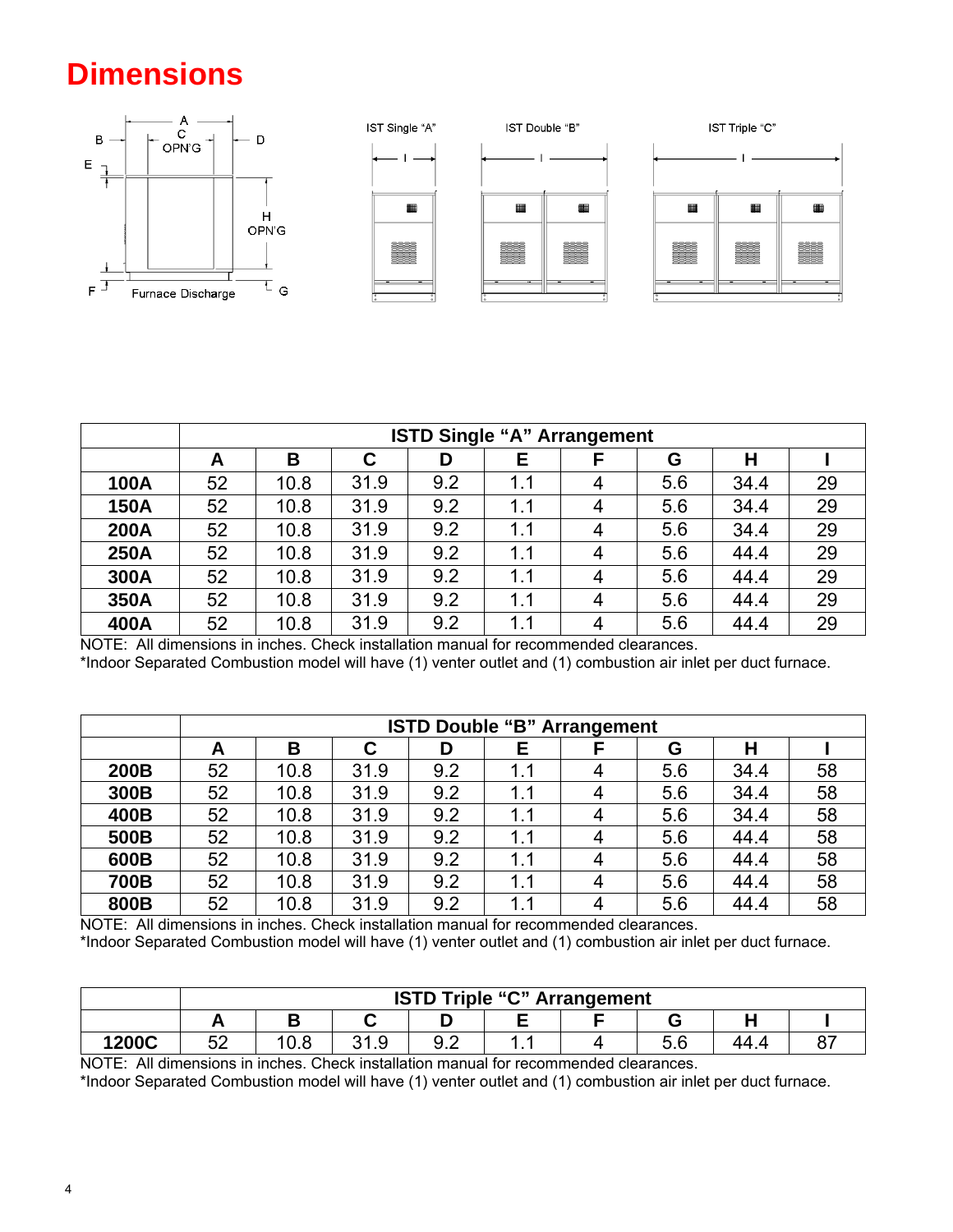## **Engineers Specifications**

## **Furnace Section**

- A. Tubular Heat Exchanger tubes shall be
	- 1. Standard type 409 (chrome) stainless steel. .049" tubular tubes and .078" header plate.
	- 2. Tubular Heat Exchanger tubes and header plates are all swedged construction.
- B. Inshot Burners shall be made of 18 gauge aluminized.
- C. Tubular Heat Exchanger shall be so constructed as to slide out from compartment for easy service and maintenance
- D. Cabinet shall be of 16 gauge aluminized steel with exterior cabinet primed and finished with an enamel exterior white finish coat.